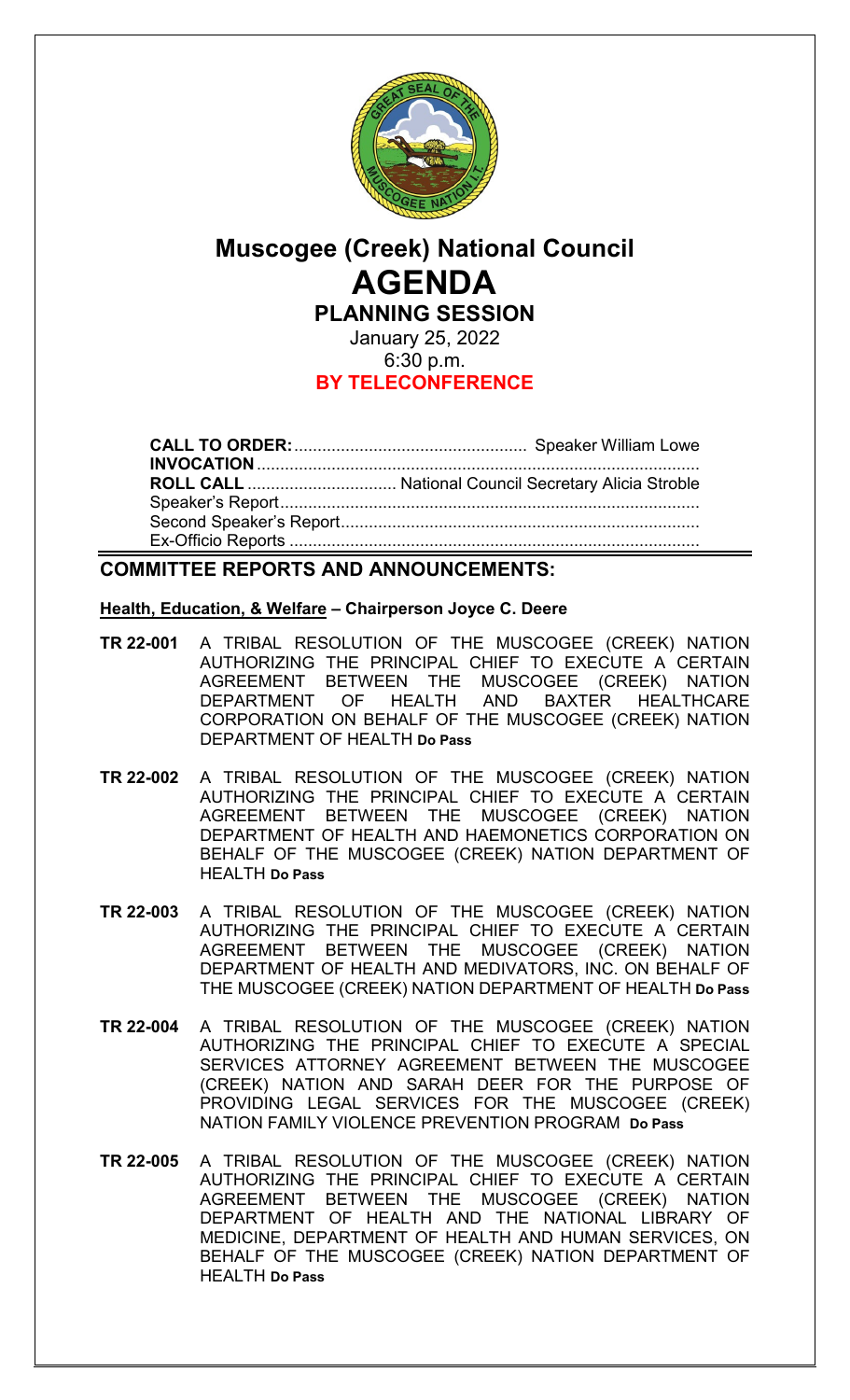### Planning Session January 25, 2022 Page 2

- **TR 22-006** A TRIBAL RESOLUTION OF THE MUSCOGEE (CREEK) NATION AUTHORIZING THE PRINCIPAL CHIEF TO EXECUTE A CERTAIN AGREEMENT BETWEEN THE MUSCOGEE (CREEK) NATION DEPARTMENT OF HEALTH AND PSYCHOLOGICAL ASSESSMENT RESOURCES, INC. ON BEHALF OF THE MUSCOGEE (CREEK) NATION DEPARTMENT OF HEALTH **Do Pass**
- **TR 22-007** A TRIBAL RESOLUTION OF THE MUSCOGEE (CREEK) NATION AUTHORIZING THE PRINCIPAL CHIEF TO EXECUTE A CERTAIN AGREEMENT BETWEEN THE MUSCOGEE (CREEK) NATION DEPARTMENT OF HEALTH AND NDC HEALTH CORPORATION D/B/A RELAYHEALTH ON BEHALF OF THE MUSCOGEE (CREEK) NATION DEPARTMENT OF HEALTH **Do Pass**
- **NCA 22-001** A LAW OF THE MUSCOGEE (CREEK) NATION AUTHORIZING THE EXPENDITURE OF GRANT FUNDS AWARDED FROM CASEY FAMILY PROGRAMS FOR THE BENEFIT OF CHILDREN AND FAMILY SERVICES ADMINISTRATION **Do Pass**
- **NCA 22-002** A LAW OF THE MUSCOGEE (CREEK) NATION AUTHORIZING THE EXPENDITURE OF GRANT FUNDS AWARDED FROM THE SOUTHERN PLAINS TRIBAL HEALTH BOARD, OKLAHOMA TRIBAL EPIDEMIOLOGY CENTER AS A PASS-THROUGH ENTITY TO THE MUSCOGEE (CREEK) NATION DEPARTMENT OF HEALTH IMPROVING TRIBAL DATA SHARING CAPACITY **Do Pass**
- **NCA 22-003** A LAW OF THE MUSCOGEE (CREEK) NATION AUTHORIZING THE EXPENDITURE OF GRANT FUNDS AWARDED FROM THE U.S. DEPARTMENT OF JUSTICE, OFFICE OF JUSTICE PROGRAMS TO THE MUSCOGEE (CREEK) NATION DEPARTMENT OF HEALTH FOR THE COMPREHENSIVE OPIOID, STIMULANT AND SUBSTANCE ABUSE SITE – BASED PROGRAM **Do Pass**
	- a) Items for Consideration
	- b) Scheduled Committee Dates
	- c) Other Announcements

#### **Land, Natural Resources & Cultural Preservation – Chairman Darrell Proctor**

- a) Items for Consideration
- b) Scheduled Committee Dates
- c) Other Announcements

#### **Business, Finance & Justice – Chairperson Thomasene Yahola Osborn**

- **TR 22-008** A TRIBAL RESOLUTION OF THE MUSCOGEE (CREEK) NATION AUTHORIZING THE GAMING OPERATIONS AUTHORITY BOARD ("GOAB") TO DEPOSIT ADDITIONAL FUNDS IN THE MCNC INSURANCE RESERVE FUND **Do Pass**
- **TR 22-009** A TRIBAL RESOLUTION OF THE MUSCOGEE (CREEK) NATION AUTHORIZING THE PRINCIPAL CHIEF TO EXECUTE A SECURITY AGREEMENT BETWEEN THE MUSCOGEE (CREEK) NATION AND THE U.S. DEPARTMENT OF HEALTH AND HUMAN SERVICES ADMINISTRATION FOR CHILDREN AND FAMILIES OFFICE OF CHILD SUPPORT ENFORCEMENT **Do Pass**
- **TR 22-010** A TRIBAL RESOLUTION OF THE MUSCOGEE (CREEK) NATION AUTHORIZING THE PRINCIPAL CHIEF TO SUBMIT A U.S. DEPARTMENT OF THE TREASURY STATE SMALL BUSINESS CREDIT INITIATIVE GRANT APPLICATION FOR THE BENEFIT OF THE MUSCOGEE (CREEK) NATION DEPARTMENT OF COMMERCE **Do Pass**